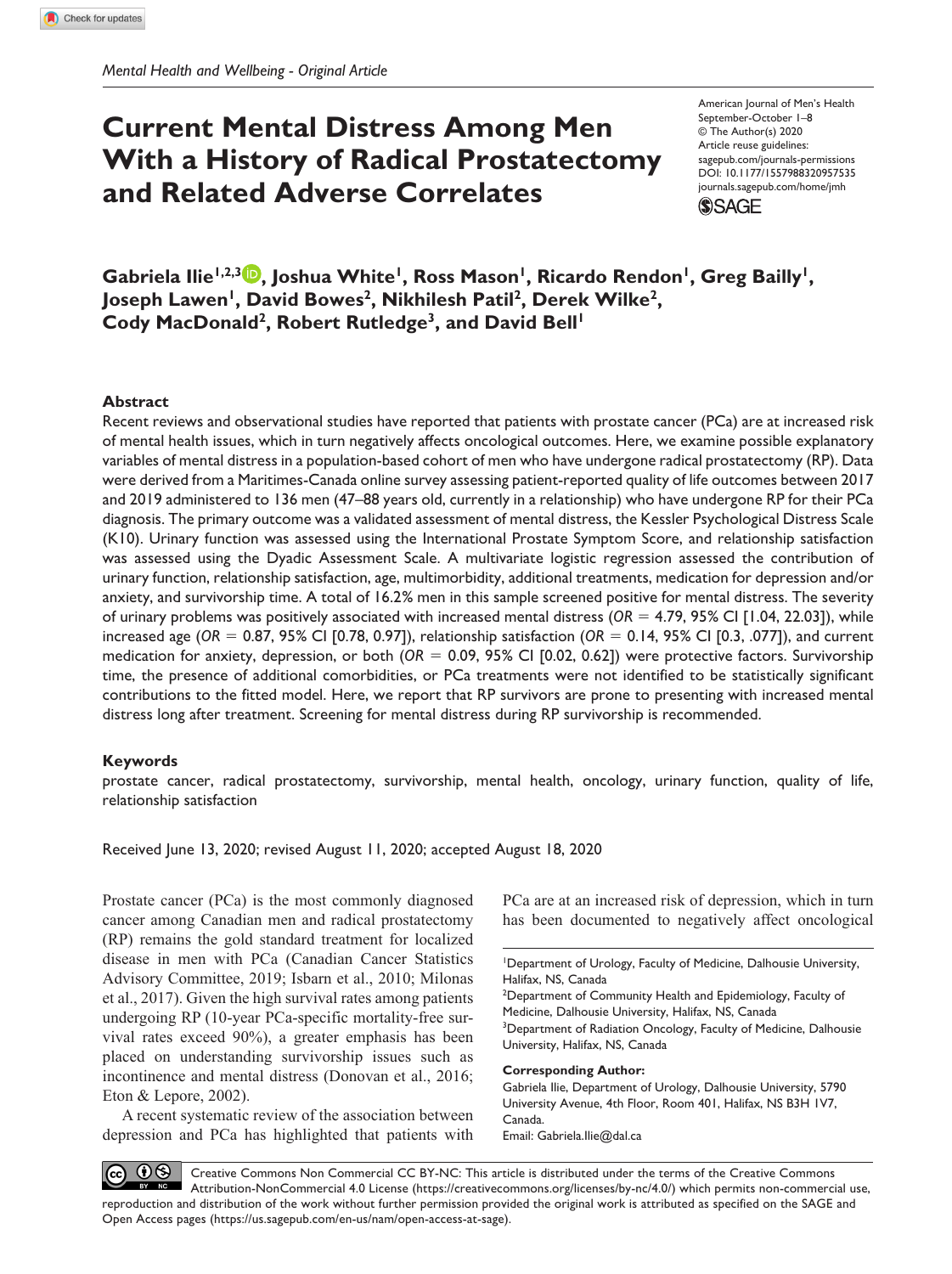outcomes (Fervaha et al., 2019; Linden et al., 2012). In a recent study from Atlantic Canada, male survivors of PCa had more than double the odds of screening positive for depression and anxiety compared to males without a history of cancer diagnosis throughout their lifetime (control), a difference that did not emerge when men who were diagnosed with any other form of cancer were evaluated (Ilie et al., 2020). Similar results were reported in a national (Canada) population sample of males with a history of PCa when they were compared to men who never had PCa in their lifetime (Moodie et al., 2020). These results point to the need to further investigate possible contributing factors to the presence of mental health issues among PCa survivors (Fervaha et al., 2019; Watts et al., 2014).

Comparative studies report that men treated with RP for localized PCa have more urinary problems than men of the same age without the disease, an issue that has been reported to contribute to short- and long-term poor quality of life among these survivors (Litwin et al., 1995; Matthew et al., 2018). Urinary incontinence, erectile disfunction, or both, are common side effects of RP (Frey et al., 2014; Ramsey et al., 2013). While the removal of the diseased prostate is highly effective, RP does not always lead to a stabilization of these common side effects following surgery, with numerous studies reporting negative effects of urinary incontinence, erectile disfunction, or both, on sexual intimacy and relationship satisfaction (Garos et al., 2007; Hedestig et al., 2005; Katz, 2007). Research indicates that men who undergo RP are younger and have fewer comorbidities (Frey et al., 2014; Moul, 2004). Married men who undergo RP and stay married throughout their PCa journey are reported to live longer than single counterparts (Huang et al., 2018). To what extent, however, these side effects and patient characteristics relate to the presence of mental health issues among survivors treated with RP remains largely unknown.

In this study, we examine the relationship between current mental distress and age, urinary function, multimorbidity, the presence of additional active treatments, survivorship time, current intake of prescribed medication for anxiety, depression, or both, and relationship satisfaction, in a population-based cohort of adult men from the Maritimes, Canada, who received RP for their PCa diagnosis.

## **Methods**

## *Procedure*

The study's analytic sample was based on 146 adult males (currently in a relationship) who resided in the Maritime provinces of Canada (ages 47–88, median = 67). Participants completed a PCa quality of life survey (approximately 20 min) online between May 2017 and December 2019, and identified having received RP for their PCa diagnosis (either alone or with additional radiation therapy and/or hormonal therapy; Ilie, 2018). Participants were recruited in urology and radiation oncology clinics throughout the Maritimes, and during community-based PCa support groups. A letter was sent to the patients' homes, which included the link to the online survey. The survey response rate was 68%, and while considered normative for such studies it may be subject to nonresponse bias (Boak et al., 2015). Data were collected using Research Electronic Data Capture (REDCap), an online web application provided at Nova Scotia Health Authority designed to support data capture for research studies (Ilie, 2018). The survey was completed in the clinics at recruitment or were accessed from home using personal electronic devices (e.g., computers, iPad, tablet, or smartphone). Eligibility criteria included history of localized PCa diagnosis, any age, race, relationship status, ethnicity, socioeconomic status, ability to understand, write, and read English, current residence in Maritimes Canada, and possession of an email address. The survey took approximately 15 min to complete and assessed quality of life issues associated with the history of a PCa diagnosis. Survey procedures were in accordance with the ethical standards of the responsible committee on human experimentation and with the Helsinki Declaration of 1975, as revised in 2000. Informed consent was obtained electronically from all study participants, and was recorded on REDCap. The project (1021455) was approved by the Research Ethics Board of the Nova Scotia Health Authority, in Halifax, Nova Scotia.

#### *Measures*

*Mental Health.* The primary outcome was the assessment of mental health using the Kessler Psychological Distress Scale (K10), a well-validated global measure of mental distress, based on depression and anxiety symptoms within the past month (Kessler et al., 2002, 2003). The K10 has been used to assess mental distress across multiple settings and populations, and has been translated into more languages than any other mental health tool. Many national population surveys have successfully adopted the K10, including in the United States, Canada, and Australia as it has been established as highly reliable and valid when compared to other tools for screening for mental health (Cornelius et al., 2013; Furukawa et al., 2003; Kessler et al., 2010; Oakley Browne et al., 2010). The K10 items demonstrated a Cronbach's  $\alpha$  of 0.88 and an ordinal  $\alpha$  of 0.92, indicating a high level of internal consistency. The Cronbach's  $\alpha$  for the scale we obtained in our study was .90. The items were measured using a five-point Likert scale ranging from 1 (*none of the time*) to 5 (*all of the time*). Scores on K10 range between 10 and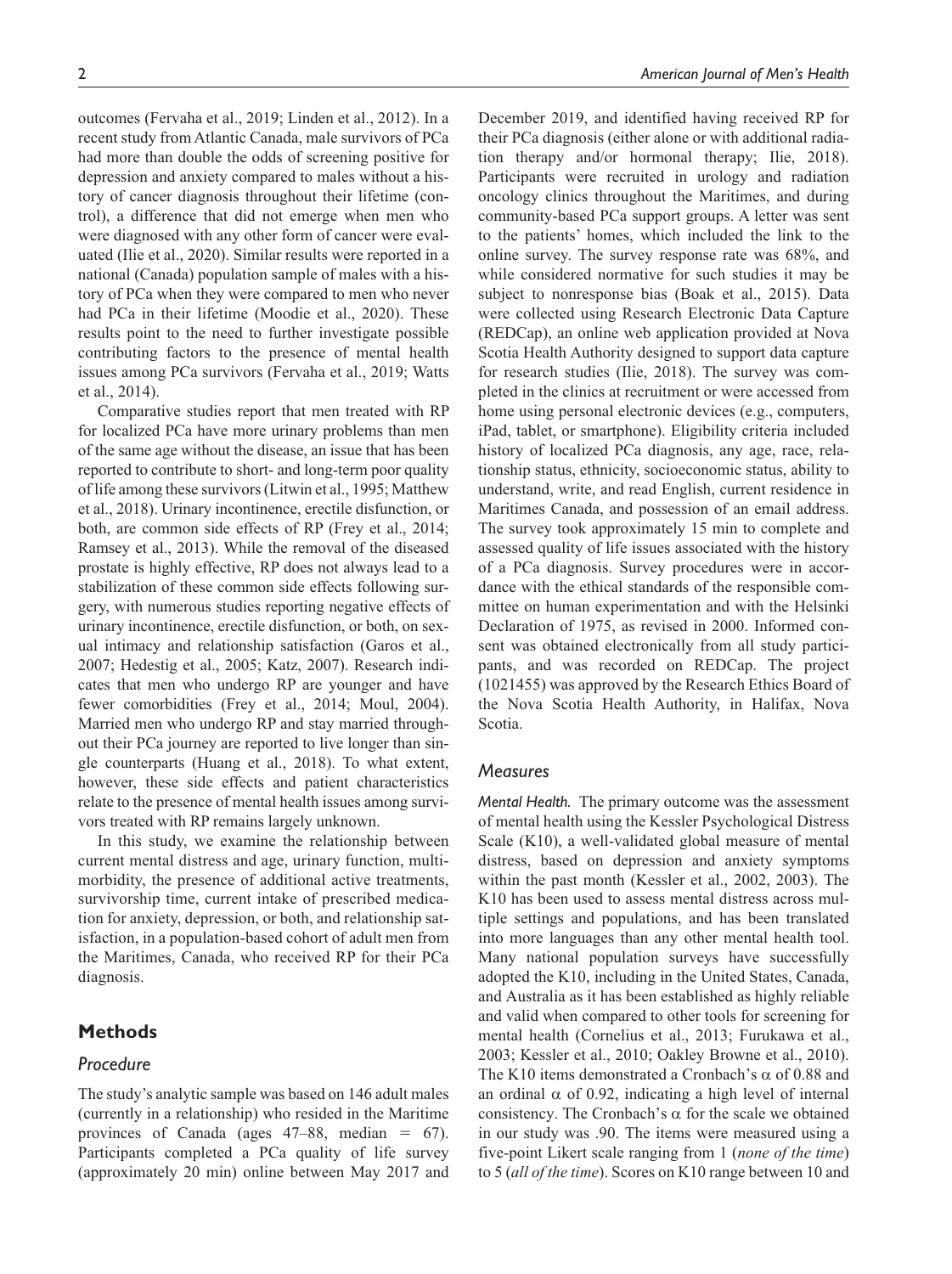50, with scores under 20 indicating good mental health, 20–24 indicating mild, 25–29 indicating moderate, and 30 and above indicating severe mental disorder (Kessler et al., 2002, 2010). A categorical variable was created and used in all analyses, where 0 indicated a score below 20 (good mental health) and 1 indicated a score of 20 or above (screening positive for the presence of mild, moderate or severe mental distress).

## *Predictors*

Urinary function was assessed using the International Prostate Symptom Score (I-PSS) questionnaire (also referred to as the American Urological Association [AUA] Symptom Index) based on the answers to seven questions assessing urinary symptoms (incomplete emptying, frequency, intermittency, urgency, weak stream, straining, nocturia; DeLong and Buckley, 2013; Morey et al., 1998). Responses for each of the questions ranged from 0: *not at all*; 1: *less than 1 in 5 times*; 2: *less than half the time*; 3: *about half the time*; 4: *more than half the time*; to 5: *almost always*. Scores ranging from 8 to 35 were coded 1 to indicate moderate to severe urinary function; scores 7 and below were coded 0 to indicate asymptomatic to mild urinary symptoms. I-PSS has good validity and reliability (Cronbach's  $\alpha$  of .80), and it is used commonly for assessing urinary function among PCa patients and survivors (DeLong and Buckley, 2013; Okamura et al., 2009). The Cronbach's  $\alpha$  for the scale we obtained in our study was .82.

Relationship satisfaction was assessed using the validated Dyadic Adjustment Scale (Spanier, 1976). Scores ranged from 0 to 151. Scores below 97 indicate relationship dissatisfaction and were coded 0; scores 97 or above indicate relationship satisfaction and were coded 1 (Graham et al., 2006; Jacobson et al., 1987). The Cronbach's  $\alpha$  for the scale was reported as .80 (Cuenca Montesino et al., 2013); in the current study, the observed value we obtained for Cronbach's α was .95.

#### *Covariates*

Age (years), survivorship time since diagnosis (months), the presence of additional treatments to RP for the PCa diagnosis (coded 1; absence of additional treatments, 0), the presence of comorbidities in addition to history of PCa (coded 1; absence of additional comorbidities, 0), and the presence of current prescribed medication for anxiety, depression, or both (coded 1; absence of additional comorbidities, 0).

#### *Statistical Analysis*

A power analysis using G\*Power 3.1. software was performed to evaluate the adequate sample size for the analyses we proposed. The analysis was based on a recent report indicating that 28% and 18% of patients following RP had moderate and severe urinary problems, respectively (Borges et al., 2019; Johansson et al., 2011). To ensure our sample was adequate for identifying a significant association between urinary symptoms and the presence or absence of screening positive for mental distress, we calculated our power based on these respective percentages and obtained recommended sample sizes of 318 and 131, respectively. All analyses were performed with SPSS V25. A multivariate logistic regression analysis assessed the association between the stated predictors and covariates and current mental distress status. Prior to conducting the analysis, the assumptions of logistic regression were tenable. Cross-tab analyses were used to first assess the association between screening positive for mental distress and predictors. A missing variables analysis revealed that 6.8% of the mental distress outcome variable data were missing. Little's MCAR test was not statistically significant ( $p = .35$ ), indicating that data were missing at random. Listwise deletion reduced the analytical sample to 136.

#### **Results**

A total of  $16.2\%$  ( $n = 22$ ) men in our sample scored positive for current mental distress. The mean age of men in this sample was  $67.29$  (*SD* = 7.03). Most men in this sample were educated, having completed a bachelor degree or more (87.5%,  $n = 119$ ), reported being of white ethnicity (97.1%,  $n = 132$ ; 2.9%,  $n = 4$ , identified as Latino/Hispanic/Mexican, Asian/Pacific Islander, Middle Eastern/Arab, and other), and their household income in the past year was over 70K (CAN)  $(52.9\%, n = 72)$ . Table 1 describes the predictors' characteristics of the analytical sample by mental distress status.

The multiple logistic model was statistically significant,  $\chi^2(7) = 32.03$ ,  $p < .001$  indicating improvement over the null model. The Hosmer and Lemeshow test,  $\chi^2(8) = 8.22$ ,  $p = .412$ , indicates a stable model with 86.7% correct cases classification (Nagelkerke  $R^2 = 0.45$ ; Cox and Snell  $R^2 = 0.26$ ). The odds ratio was 4.79 times higher (95% CI [1.04, 22.03]) for presenting with mental distress among survivors with moderate to severe urinary problems, compared to survivors with mild urinary problems (Wald  $\chi^2[1] = 4.05, p < .05$ ), while the aforementioned variables were held constant. Older age (Wald  $\chi^2[1] = 6.75, p < .01$ ) and relationship satisfaction (Wald  $\chi^2[1] = 5.13, p < .05$ ) were protective factors for screening positive for mental distress by 0.87 (95% CI [0.78, 0.97]) and 0.14 (95% CI [0.03, 0.77]) for a one-unit increase, respectively. The presence of current intake of prescribed medication for anxiety, depression, or both (Wald  $\chi^2[1] = 5.99, p < .05$ ) was also a protective factor (*OR* = 0.09; 95% CI [0.02, 0.62]). Survivorship time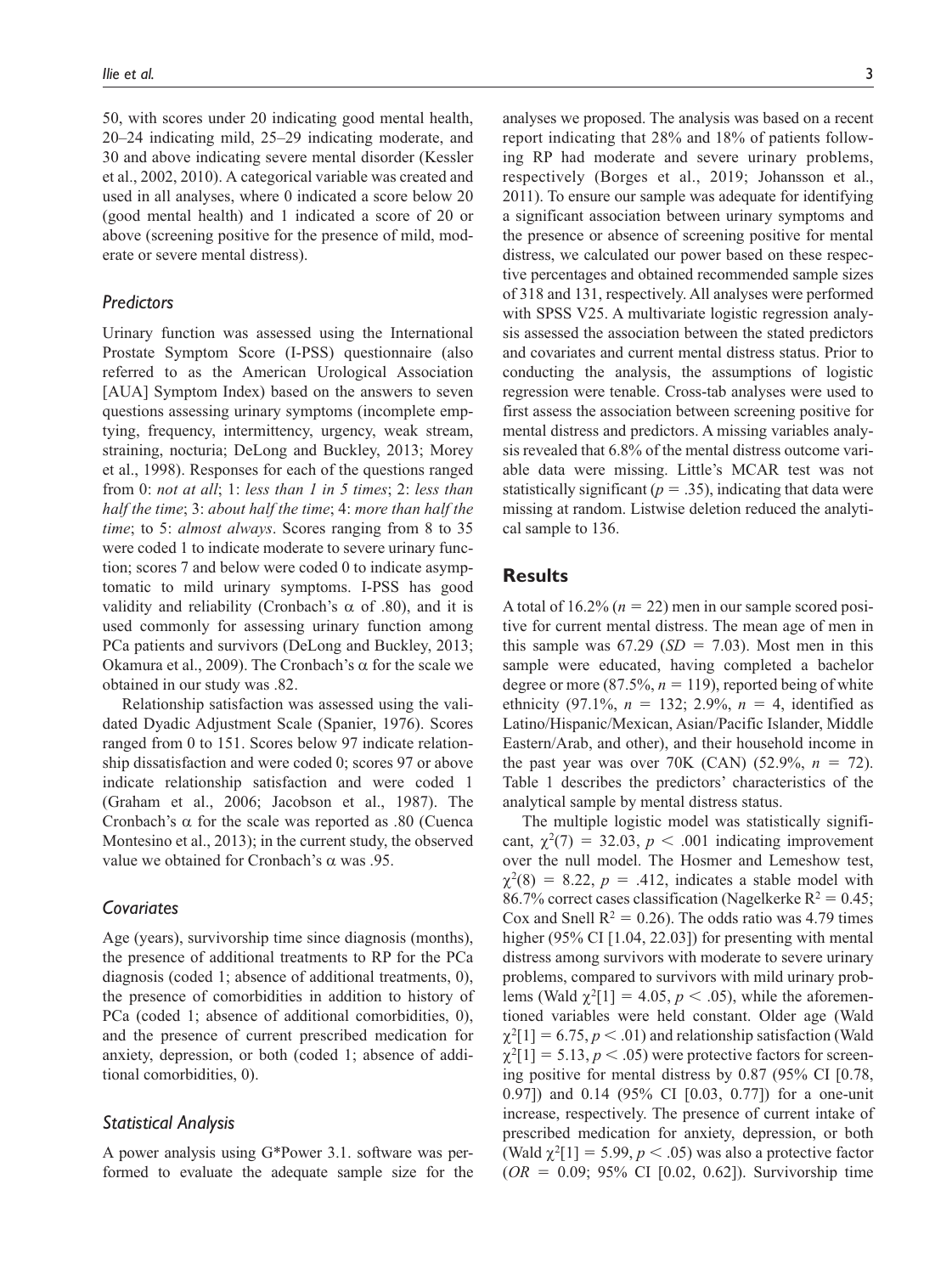|                                                | <b>Mental Health Issues</b><br><b>Screening Positive</b> |      | <b>Mental Health Issues</b><br><b>Screening Negative</b><br>$n = 114, 83.8\%$ |      |  |
|------------------------------------------------|----------------------------------------------------------|------|-------------------------------------------------------------------------------|------|--|
|                                                | $n = 22, 16.2%$                                          |      |                                                                               |      |  |
| <b>Variables</b>                               | n                                                        | %    | n                                                                             | %    |  |
| <b>Urinary symptoms</b>                        | $r = .29**$                                              |      |                                                                               |      |  |
| <b>Mild</b>                                    | 6                                                        | 35.3 | 59                                                                            | 66.3 |  |
| <b>Moderate to severe</b>                      | $\mathbf{1}$                                             | 64.7 | 30                                                                            | 33.7 |  |
| <b>Dyadic Assessment Scale</b>                 | $r = -.25***$                                            |      |                                                                               |      |  |
| <b>Relationship satisfaction</b>               | 15                                                       | 68.2 | 105                                                                           | 92.9 |  |
| Relationship dissatisfaction                   | $\overline{7}$                                           | 31.8 | 8                                                                             | 7.1  |  |
| Age                                            | $r = -.29**$                                             |      |                                                                               |      |  |
| Mean, median (SD)                              | 63.45, 63 (7.21)                                         |      | 68.14, 68 (6.68)                                                              |      |  |
| Survivorship time since diagnosis <sup>a</sup> | $r = .02$                                                |      |                                                                               |      |  |
| Mean, median (SD)                              | 65.64, 53 (57.80)                                        |      | 89.12, 91 (58.23)                                                             |      |  |
| <b>Treatment for PCa diagnosis</b>             | $r = .03$                                                |      |                                                                               |      |  |
| <b>Only RP</b>                                 | 4                                                        | 63.6 | 80                                                                            | 70.2 |  |
| <b>RP</b> and other treatments                 | 8                                                        | 36.4 | 34                                                                            | 29.8 |  |
| <b>Multimorbidity</b> <sup>b</sup>             | $r = .18*$                                               |      |                                                                               |      |  |
| <b>None</b>                                    | $\mathbf{H}$                                             | 50   | 78                                                                            | 68.4 |  |
| One or more                                    | Ш                                                        | 50   | 36                                                                            | 31.6 |  |
| Medication for depression, anxiety,<br>or both | $r = .28**$                                              |      |                                                                               |      |  |
| <b>No</b>                                      | 4                                                        | 63.6 | 102                                                                           | 91.9 |  |
| Yes                                            | 8                                                        | 36.4 | 9                                                                             | 8.1  |  |

| Table 1. Demographic characteristics by Mental Distress status among men treated with Radical Prostatectomy for PCa        |  |  |  |
|----------------------------------------------------------------------------------------------------------------------------|--|--|--|
| Diagnosis from the baseline cycle of the Soillse Prostate Cancer Quality of Life Maritimes Survey (2017–2019), $n = 136$ . |  |  |  |

*Note.*  $PCa =$  prostate cancer,  $RP =$  radical prostatectomy. <sup>a</sup>Measured in months.

bln addition to PCa.

(Wald  $\chi^2[1] = 0.34$ ,  $p > .05$ ), multimorbidity (Wald  $\chi^2[1] = 0.59, p > .05$ , and additional treatments to RP for the PCa diagnosis (Wald  $\chi^2[1] = 1.65$ ,  $p > .05$ ) did not statistically significantly contribute to the fitted model.

# **Discussion**

Advancements in RP over the past 20 years has led to increased survival but not without a cost given that patients are still at risk of surgical and postsurgical complications, which can lead to poor quality of life outcomes (Ku et al., 2009; Mooney & Mooney, 2011). Resent research identifies that men receiving active treatment for localized PCa are at a higher risk of developing mental health problems during survivorship compared to the general population or men with other forms of cancer (Fervaha et al., 2019; Ilie et al., 2020; Linden et al., 2012; Moodie et al., 2020). Research examining whether mental disorder is identified among RP survivors is scarce (Mooney & Mooney, 2011). In our study, 16% of RP survivors scored positive for mental disorder at the time of the survey. This percentage is comparable to that identified in the literature among PCa patients (Christie & Sharpley, 2014; Ilie et al., 2020; Moodie et al., 2020; Rice et al., 2018). Our results indicate that men who reported moderate to severe urinary problems had more than four times higher odds of screening positive for mental distress in this population. Older age, relationship dissatisfaction, and current intake of prescribed medication for anxiety, depression, or both were protective factors against screening positive for mental disorders. To our knowledge, this is the first study to examine the relationship between these predictors and a validated measure of mental distress in a PCa population of RP survivors. One study examining psychological distress over the span of 2 years since diagnosis in a sample of RP patients  $(n = 233)$ reported a higher rate of psychological distress (21%, 2 years postsurgery) among survivors than we report here. These researchers identified that among age, multimorbidity, urinary, bowel, and sexual functions, only improved bowel function emerged as a significant predictor of decreased psychological distress at 2 years (Occhipinto et al., 2019). Our results are not comparable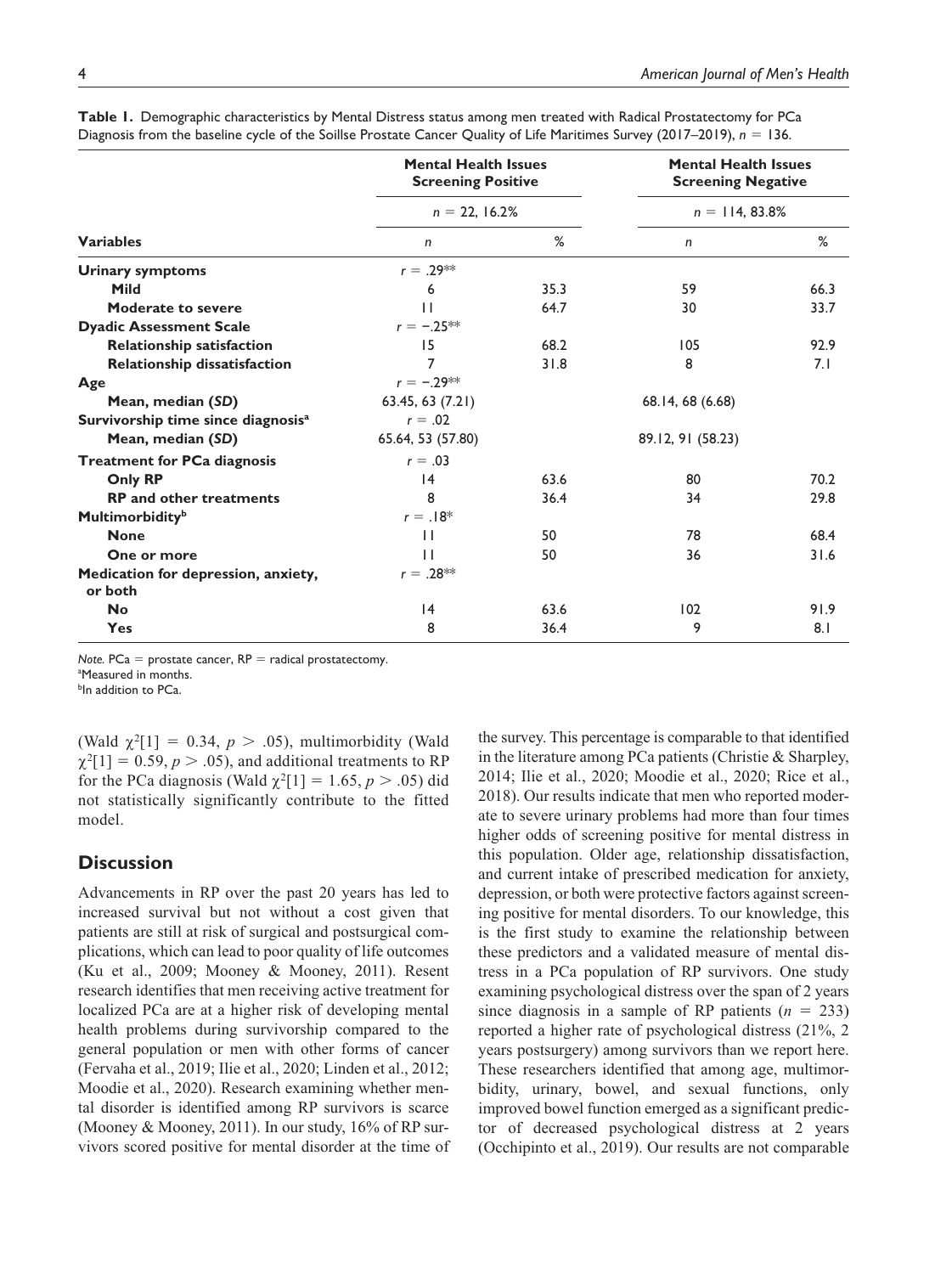to Occhipinto et al., given the different methodology, length of survivorship, and set of predictors. Results reported here unlike the study reported by Occhipinto et al. (2019) examined an older cohort of patients (7 years mean difference in the age of participants between the two studies) all of whom were in a relationship at the time they completed the survey. Other differences between the two studies include longer survivorship time (up to 5 years), control of survivorship time in the analyses, and inclusion of relationship satisfaction, the presence of additional treatments above RP, and the presence of current intake of medication for depression, anxiety, or both in the predictive model.

Voiding dysfunction, particularly incontinence, following RP has long been established as a major risk factor for depression (Pan et al., 2019), and results here support the existing evidence. Multidisciplinary treatment approaches determined by urologists, which include the expertise and training of pelvic floor physiotherapists or trained urodynamics nurses, are slowly becoming the treatment standard for urinary incontinence after RP (Strączyńska et al., 2019). More studies are emerging that support the effectiveness of pelvic floor muscle training as an effective treatment of urinary incontinence, after RP, even years after treatment, although randomized clinical trials in this area of research are scarce (Manassero et al., 2007; Strączyńska et al., 2019). It is possible that through the mechanism of pelvic floor training, men who improve their urinary function may also be preventing the emergence of mental health issues. Future studies assessing these causal pathways are warranted.

Younger survivors had higher odds of poor current mental distress compared to older survivors. These results may reflect the psychological impact of young age incontinence due to surgical side effects, alone or in combination with related side effects such as erectile dysfunction, which would be more impactful among younger compared to older men and may result in increased mental distress in the long term (Bill-Axelson et al., 2013; Eton & Lepore, 2002; Litwin et al., 1995).

Our results indicate that relationship satisfaction is a preventative factor of mental distress. This result is consistent with the literature (Ross et al., 2016). Previous research has identified that marital status and relationship satisfaction are both protective factors of mortality and poor quality of life, including certain aspects of mental health among PCa survivors (Bill-Axelson et al., 2013; Christie & Sharpley, 2014; Donovan et al., 2016; Eton & Lepore, 2002; Isbarn et al., 2010; Milonas et al., 2017; Occhipinto et al., 2019; Ross et al., 2016). To our knowledge, although important, there are no previous studies that have controlled for the presence or absence of current prescribed medication for anxiety, depression, or both, in studies examining mental health outcomes in this population.

In this study, we demonstrate that medication for depression, anxiety, or both is a protective factor against current mental distress. This is not surprising. Even though some men may reject the idea of seeking help for mental distress on the basis that it may be seen as a further sign of weakness, medication to help mitigate mental distress is usually effective (Donovan et al., 2016; Fervaha et al., 2019). Options for screening for mental distress should be made known to RP patients and survivors. It can be helpful to reassure men following RP that mental health interventions, if chosen, can help and may lead to better quality of life and improved health (Fervaha et al., 2019).

Though this study presents many insights into the PCa survivorship experience following RP, it is not without limitations. The cross-sectional, retrospective, and selfreported nature of the study are limitations, and data may be subject to recall bias. Causality cannot be inferred from the associative relationships examined here. The sample size was relatively small and survival bias may be a potential concern. Future studies of larger sample size using a mixed-method design may consider evaluating the contribution of ethnicity, the presence or absence of recurrence, and the interaction with other cancer diagnoses and/or comorbidities, which could play a significant role in the emergence of mental distress and mental health issues in this population.

Despite this study's limitations, the insights gained from these data add a unique perspective to the existing body of literature about the contribution of urinary incontinence, age, relationship satisfaction, and the presence of current prescribed medication for anxiety, depression, or both for improving the psychological survivorship experience following RP.

Currently, there is a paucity of prospective data evaluating potential factors that contribute to the presence of increased mental distress among PCa patients, especially those treated with RP (Fervaha et al., 2019). Being able to identify contributing factors to the mental distress of this population is a priority and can help tailor care and patient education and empowerment programs in urology to assist those most in need during the cancer survivorship journey (Ilie et al., 2019). Regular mental distress screening during survivorship and treatment for urinary incontinence after RP for localized PCa may be warranted. Survivorship plans for PCa should consider incorporating the regular long-term collection of patient-reported outcomes and inform their plans with the science provided by the information given by the patients.

#### **Acknowledgments**

We would like to thank all participants who donated their time and their personal health history to this project, as well as clinicians who helped promote the survey to patients throughout the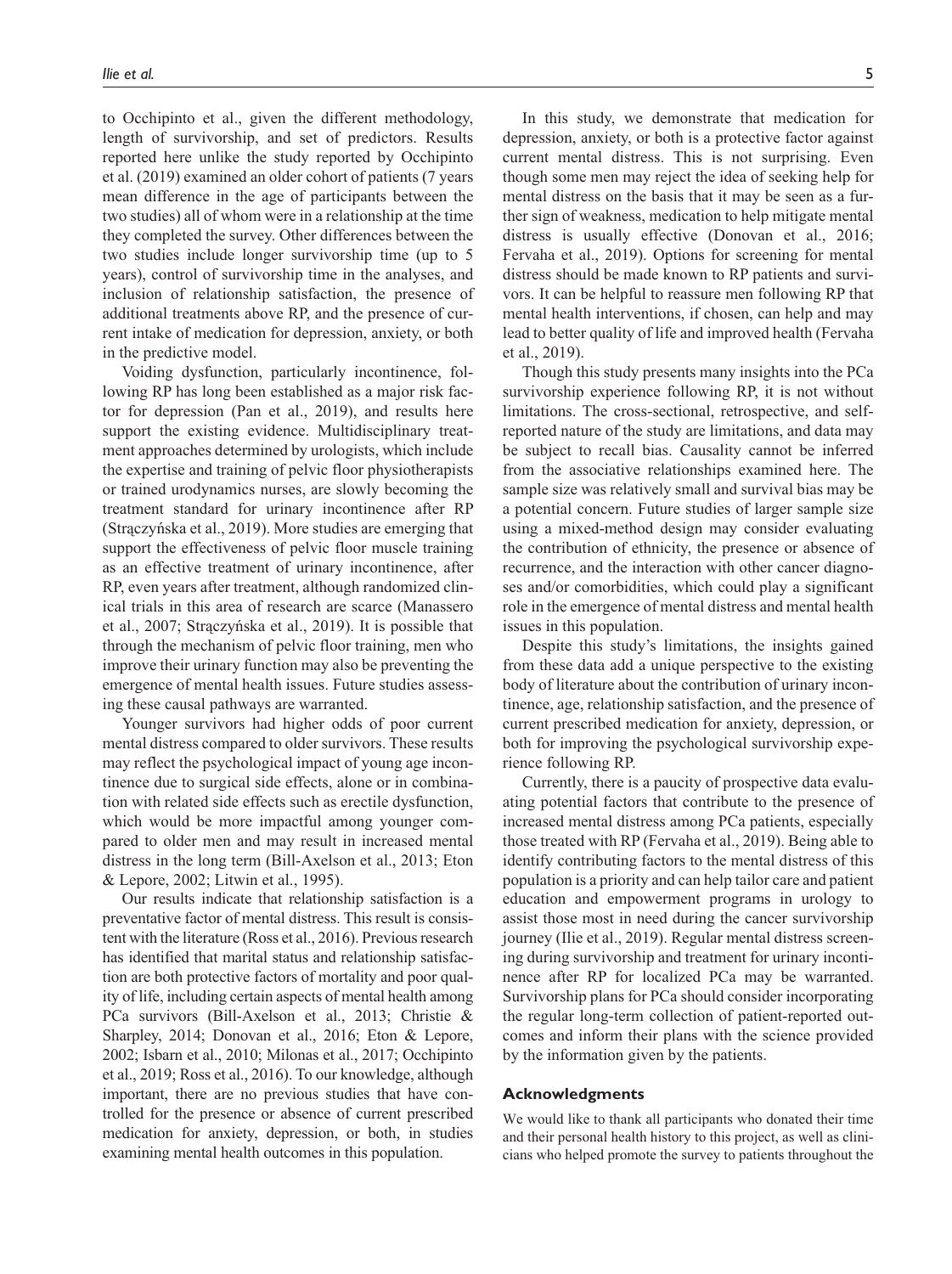Maritimes. We thank the Dalhousie Research Medical Foundation (DMRF) and donors of the Soillse Research Fund for their support for prostate cancer quality of life research.

#### **Declaration of Conflicting Interests**

The author(s) declared no potential conflicts of interest with respect to the research, authorship, and/or publication of this article.

#### **Funding**

The author(s) disclosed receipt of the following financial support for the research, authorship, and/or publication of this article: The data used in this research were made available by the Soillse Prostate Cancer Quality of Life Research Lab (GI), funded by the Dalhousie Research Medical Foundation (DMRF).

#### **ORCID iD**

Gabriela Ilie **iD** <https://orcid.org/0000-0002-1602-6374>

#### **References**

- Bill-Axelson, A., Garmo, H., Holmberg, L., Johansson, J. E., Adami, H. O., Steineck, G., Johansson, E., & Rider, J. R. (2013). Long-term distress after radical prostatectomy versus watchful waiting in prostate cancer: A longitudinal study from the Scandinavian Prostate Cancer Group-4 randomized clinical trial. *European Urology*, *64*(6), 920–928. <https://doi.org/10.1016/j.eururo.2013.02.025>
- Boak, A., Hamilton, H. A., Adlaf, E. M., & Mann, R. E. (2015). Drug use among Ontario students, 1977–2013: Detailed OSDUHS findings (CAMH Research Document Series No. 36). 2013; Centre for Addiction and Mental Health. [https://www.camh.ca/en/science-and-research/institutes](https://www.camh.ca/en/science-and-research/institutes-and-centres/institute-for-mental-health-policy-research/ontario-student-drug-use-and-health-survey)[and-centres/institute-for-mental-health-policy-research/](https://www.camh.ca/en/science-and-research/institutes-and-centres/institute-for-mental-health-policy-research/ontario-student-drug-use-and-health-survey) [ontario-student-drug-use-and-health-survey—](https://www.camh.ca/en/science-and-research/institutes-and-centres/institute-for-mental-health-policy-research/ontario-student-drug-use-and-health-survey)osduhs
- Borges, R. C., Tobias-Machado, M., Gabriotti, E. N., Dos Santos Figueiredo, F. W., Bezerra, C. A., & Glina, S. (2019). Post-radical prostatectomy urinary incontinence: Is there any discrepancy between medical reports and patients' perceptions? *BMC* U*rology*, *19*(1), *32*. [https://doi.](https://doi.org/10.1186/s12894-019-0464-6) [org/10.1186/s12894-019-0464-6](https://doi.org/10.1186/s12894-019-0464-6)
- Canadian Cancer Statistics Advisory Committee. (2019). *Cancer statistics 2019*. Canadian Cancer Society. [https://www.can](https://www.cancer.ca/Canadian-Cancer-Statistics-2019-EN)[cer.ca/Canadian-Cancer-Statistics-2019-EN](https://www.cancer.ca/Canadian-Cancer-Statistics-2019-EN)
- Christie, D. R., & Sharpley, C. F. (2014). Prostate cancer: Depression and prostate cancer – why do they show up together? *Nature Reviews Urology*, *11*(1), 547–548. [https://](https://doi.org/10.1038/nrurol.2014.226) [doi.org/10.1038/nrurol.2014.226](https://doi.org/10.1038/nrurol.2014.226)
- Cornelius, B. L., Groothoff, J. W., van der Klink, J. J., & Brouwer, S. (2013). The performance of the K10, K6 and GHQ-12 to screen for present state DSM-IV disorders among disability claimants. *BMC Public Health*, *13*(1), 128.<https://doi.org/10.1186/1471-2458-13-128>
- Cuenca Montesino, M. L., Graña Gómez, J. L., Peña Fernández, M. E., & Andreu Rodríguez, J. M. (2013). Psychometric properties of the Dyadic Adjustment Scale (DAS) in a community sample of couples. *Psicothema*, *25*(4), 536–541. <https://doi.org/10.7334/psicothema2013.85>
- DeLong, J., & Buckley, J. (2013). Patient-reported outcomes combined with objective data to evaluate outcomes after urethral reconstruction. *Urology*, *81*(2), 432–436.
- Donovan, J. L., Hamdy, F. C., Lane, J. A., Mason, M., Metcalfe, C., Walsh, E., Blazeby, J. M., Peters, T. J., Holding, P. H., Bonnington, S., Lennon, T., Bradshaw, L., Cooper, D., Herbert, P., Howson, J., Jones, A., Lyons, N. M., Salter, E., Thompson, P., . . . Neal, D. E. (2016). Patient-reported outcomes after monitoring, surgery, or radiotherapy for prostate cancer. *New England Journal of Medicine*, *375*(15), 1425–1437.<https://doi.org/10.1056/NEJMoa1606221>
- Eton, D. T., & Lepore, S. J. (2002). Prostate cancer and healthrelated quality of life: A review of the literature. *Psycho-Oncology*, *11*(4), 307–326.<https://doi.org/10.1002/pon.572>
- Fervaha, G., Izard, J. P., Tripp, D. A., Rajan, S., Leong, D. P., & Siemens, D. R. (2019). Depression and prostate cancer: A focused review for the clinician. *Urologic Oncology*, *37*(4), 282–288.<https://doi.org/10.1016/j.urolonc.2018.12.020>
- Frey, A. U., Sønksen, J., & Fode, M. (2014). Neglected side effects after radical prostatectomy: A systematic review. *Journal of Sexual Medicine*, *11*(2), 374–385. [https://doi.](https://doi.org/10.1111/jsm.12403) [org/10.1111/jsm.12403](https://doi.org/10.1111/jsm.12403)
- Furukawa, T. A., Kessler, R. C., Slade, T., & Andrews, G. (2003). The performance of the K6 and K10 screening scales for psychological distress in the Australian National Survey of Mental Health and Well-Being. *Psychological Medicine*, *33*(2), 357–362. [https://doi.org/10.1017/](https://doi.org/10.1017/s0033291702006700) [s0033291702006700](https://doi.org/10.1017/s0033291702006700)
- Garos, S., Kluck, A., & Aronoff, D. (2007). Prostate cancer patients and their partners: Differences in satisfaction indices and psychological variables. *Journal of Sexual Medicine*, *4*(5), 1394–1403. [https://doi.org/10.1111/j.1743-](https://doi.org/10.1111/j.1743-6109.2007.00545.x) [6109.2007.00545.x](https://doi.org/10.1111/j.1743-6109.2007.00545.x)
- Graham, J. M., Liu, Y. J., & Jeziorski, J. L. (2006). The dyadic adjustment scale: A reliability generalization meta-analysis. *Journal of Marriage and Family*, *68*(3), 701–717. <https://doi.org/10.1111/j.1741-3737.2006.00284.x>
- Hedestig, O., Sandman, P., Tomic, R., & Widmark, A. (2005). Living after radical prostatectomy for localized prostate cancer: A qualitative analysis of patient narratives. *Acta Oncologica*, *44*(7), 679–686. [https://doi.](https://doi.org/10.1080/02841860500326000) [org/10.1080/02841860500326000](https://doi.org/10.1080/02841860500326000)
- Huang, T. B., Zhou, G. C., Dong, C. P., Wang, L. P., Luan, Y., Ye, J. T., Gu, X., Yao, X. D., Zheng, J. H., & Ding, X. F. (2018). Marital status independently predicts prostate cancer survival in men who underwent radical prostatectomy: An analysis of 95,846 individuals. *Oncology Letters*, *15*(4), 4737–4744.<https://doi.org/10.3892/ol.2018.7964>
- Ilie, G. (2018). A prostate cancer quality of life pilot project testing the feasibility of PROs data collection using an on-line survey infrastructure throughout the Maritimes; Interim Report April 2018. Soillse Scientist Research Working Document Series No.1/ April 2018, Halifax, Canada. Retrieved from [http://soillseprostatecancerqualityoflifere](http://soillseprostatecancerqualityofliferesearch.che.dal.ca/wordpress/wp-content/uploads/2018/04/AnnualReport_PCPRO_2018.pdf)[search.che.dal.ca/wordpress/wp-content/uploads/2018/04/](http://soillseprostatecancerqualityofliferesearch.che.dal.ca/wordpress/wp-content/uploads/2018/04/AnnualReport_PCPRO_2018.pdf) [AnnualReport\\_PCPRO\\_2018.pdf](http://soillseprostatecancerqualityofliferesearch.che.dal.ca/wordpress/wp-content/uploads/2018/04/AnnualReport_PCPRO_2018.pdf)
- Ilie, G., Mason, R., Bell, D., Bailly, G., Rendon, R. A., Mann, R., Lawen, J. G., Bowes, D., Wilke, D., Patil, N., & Rutledge, R. (2019). Development and initial evaluation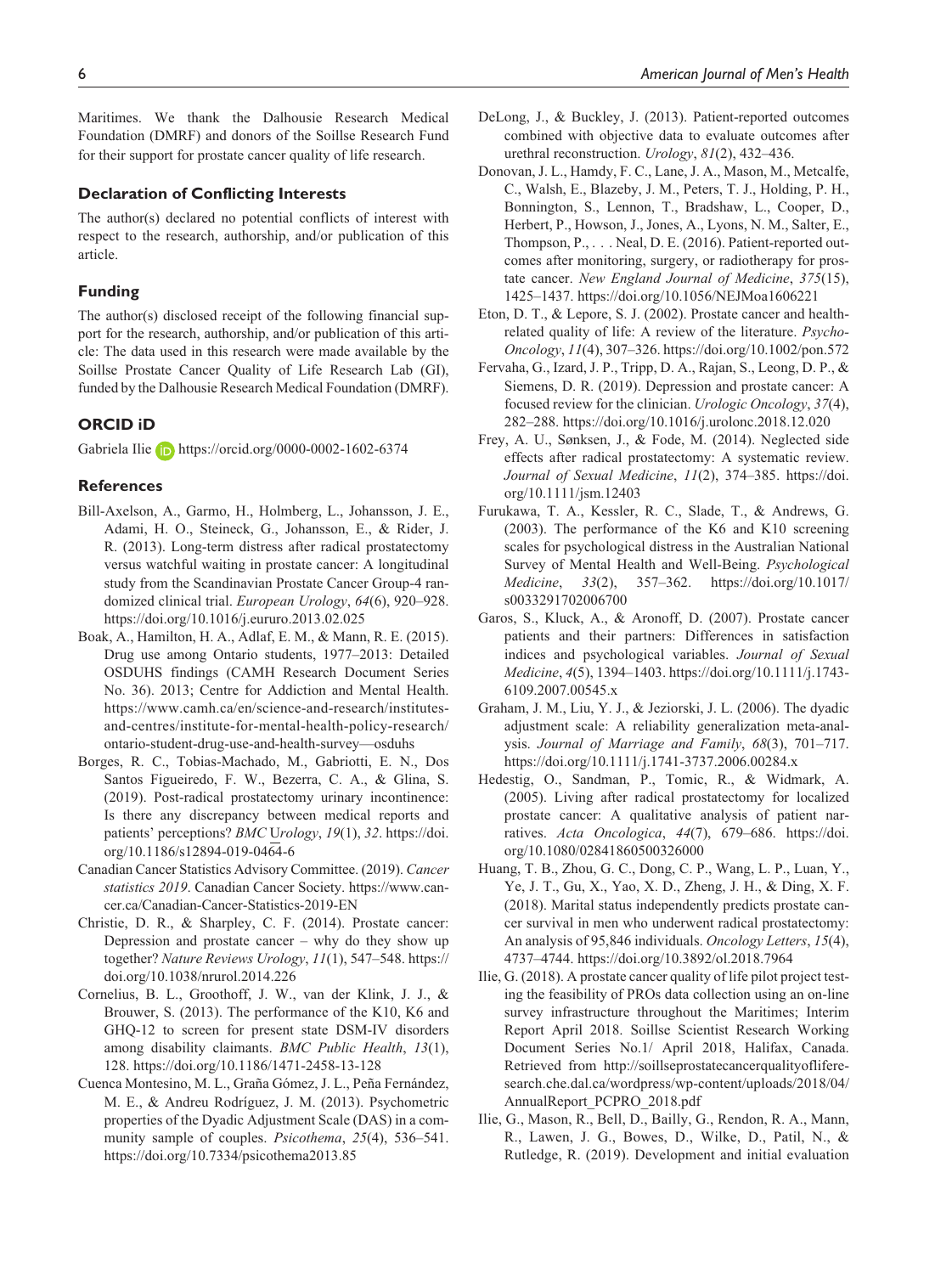of a multifaceted intervention to improve mental health and quality of life among prostate cancer survivors. *International Journal of Mental Health and Addiction*, *18*(4), 1067–1080. [https://doi.org/10.1007/s11469-019-](https://doi.org/10.1007/s11469-019-00108-y) [00108-y](https://doi.org/10.1007/s11469-019-00108-y)

- Ilie, G., Sweeney, E., & Rutledge, R. (2020). Anxiety and depression symptoms in adult males in Atlantic Canada with or without a lifetime history of prostate cancer. *Psycho-Oncology*, *29*(2), 280–286. [https://doi.org/10.1002/](https://doi.org/10.1002/pon.5244) [pon.5244](https://doi.org/10.1002/pon.5244)
- Isbarn, H., Wanner, M., Salomon, G., Steuber, T., Schlomm, T., Kollermann, J., Sauiter, G., Haese, A., Heinzer, H., Hutland, H., & Graefen, M. (2010). Long-term data on the survival of patients with prostate cancer treated with radical prostatectomy in the prostate-specific antigen era. *BJU International*, *106*(1), 37–43. [https://doi.org/10.1111/](https://doi.org/10.1111/j.1464-410X.2009.09134.x) [j.1464-410X.2009.09134.x](https://doi.org/10.1111/j.1464-410X.2009.09134.x)
- Jacobson, N. S., Schmaling, K. B., & Holtzworth-Munroe, A. (1987). Component analysis of behavioral marital therapy: 2-year follow-up and prediction of relapse. *Journal of Marital and Family Therapy*, *13*(2), 187–195. [https://doi.](https://doi.org/10.1111/j.1752-0606.1987.tb00696.x) [org/10.1111/j.1752-0606.1987.tb00696.x](https://doi.org/10.1111/j.1752-0606.1987.tb00696.x)
- Johansson, E., Steineck, G., Holmberg, L., Johansson, J. E., Nyberg, T., Ruutu, M., & Bill-Axelson, A. (2011). Longterm quality-of-life outcomes after radical prostatectomy or watchful waiting: The Scandinavian prostate cancer group-4 randomised trial. *Lancet Oncology*, *12*(9), 891– 899. [https://doi.org/10.1016/S1470-2045\(11\)70162-0](https://doi.org/10.1016/S1470-2045(11)70162-0)
- Katz, A. (2007). Quality of life for men with prostate cancer. *Cancer Nursing*, *30*(4), 302–308. [https://doi.org/10.1097/01.](https://doi.org/10.1097/01.NCC.0000281726.87490.f2) [NCC.0000281726.87490.f2](https://doi.org/10.1097/01.NCC.0000281726.87490.f2)
- Kessler, R. C., Andrews, G., Colpe, L. J., Hiripi, E., Mroczek, D. K., Normand, S. L. T., Walters, E. E., & Zaslavsky, A. M. (2002). Short screening scales to monitor population prevalence and trends in non-specific psychological distress. *Psychological Medicine*, *32*(6), 959–976. [https://doi.](https://doi.org/10.1017/s0033291702006074) [org/10.1017/s0033291702006074](https://doi.org/10.1017/s0033291702006074)
- Kessler, R. C., Barker, P. R., Colpe, L. J., Epstein, J. F., Gfroerer, J. C., Hiripi, E., Howes, M. J., Normand, S. L. T., Manderscheid, R. W., Walters, E. E., & Zaslavsky, A. M. (2003). Screening for serious mental illness in the general population. *Archives of General Psychiatry*, *60*(2), 184–189.<https://doi.org/10.1001/archpsyc.60.2.184>
- Kessler, R. C., Green, J. G., Gruber, M. J., Sampson, N. A., Bromet, E., Cuitan, M., Furukawa, T. A., Gureje, O., Hinkov, H., Hu, C. Y., Lara, C., Lee, S., Mneimneh, Z., Myer, L., Oakley-Browne, M., Posada-Villa, J., Sagar, R., Viana, M. C., & Zaslavsky, A. M. (2010). Screening for serious mental illness in the general population with the K6 screening scale: Results from the WHO World Mental Health (WMH) survey initiative. *International Journal of Methods in Psychiatric Research*, *19*(Suppl 1), 4–22. <https://doi.org/10.1002/mpr.310>
- Ku, J., Krahn, M., Trachtenberg, J., Nesbitt, M., Kalnin, R., Lockwood, G., & Alibhai, S. M. H. (2009). Changes in health utilities and health-related quality of life over 12 months following radical prostatectomy. *Canadian Urological Association Journal*, *3*(6), 445–452. [https://doi.](https://doi.org/10.5489/cuaj.1171) [org/10.5489/cuaj.1171](https://doi.org/10.5489/cuaj.1171)
- Linden, W., Vodermaier, A., MacKenzie, R., & Greig, D. (2012). Anxiety and depression after cancer diagnosis: Prevalence rates by cancer type, gender, and age. *Journal of Affective Disorders*, *141*(2–3), 343–351. [https://doi.](https://doi.org/10.1016/j.jad.2012.03.025) [org/10.1016/j.jad.2012.03.025](https://doi.org/10.1016/j.jad.2012.03.025)
- Litwin, M. S., Hays, R. D., Fink, A., Ganz, P. A., Leake, B., Leach, G. E., & Brook, R. H. (1995). Quality-of-life outcomes in men treated for localized prostate cancer. *JAMA: Journal of the American Medical Association*, *273*(2), 129– 135.<https://doi.org/10.1001/jama.273.2.129>
- Manassero, F., Traversi, C., Ales, V., Pistolesi, D., Panicucci, E., Valent, F., & Selli, C. (2007). Contribution of early intensive prolonged pelvic floor exercises on urinary continence recovery after bladder neck-sparing radical prostatectomy: Results of a prospective controlled randomized trial. *Neurourology and Urodynamics*, *26*(7), 985–989. <https://doi.org/10.1002/nau.20442>
- Matthew, A. G., Raz, O., Currie, K., Louis, A. S., Jiang, H., Davidson, T., Fleshner, N. E., Finelli, A., & Trachtenberg, J. (2018). Psychological distress and lifestyle disruption in low-risk prostate cancer patients: Comparison between active surveillance and radical prostatectomy. *Journal of Psychosocial Oncology*, *36*(2), 159–174. [https://doi.org/10](https://doi.org/10.1080/07347332.2017.1342733) [.1080/07347332.2017.1342733](https://doi.org/10.1080/07347332.2017.1342733)
- Milonas, D., Venclovas, Z., Gudinaviciene, I., Zviniene, K., & Matjosaitis, A. J. (2017). Long-term oncological outcomes for young men undergoing radical prostatectomy for localized prostate cancer. *Biomed Research International*, 9858923.<https://doi.org/10.1155/2017/9858923>
- Moodie, L., Ilie, G., Kirkland, S., Panteleus, P, & Rutledge, R. (2020). Associations between the presence or absence of a lifetime history of prostate cancer diagnosis and current mental health issues in a sample of Canadian men: A secondary analysis of the Canadian Longitudinal Study on Aging (CLSA). Manuscript submitted for publication.
- Mooney, C. D., & Mooney, A. N. (2011). Too close for comfort: The effects of radical prostatectomy on intimacy: A professional couple's experience. *Canadian Family Physician*, *57*(2), 150–151.
- Morey, A. F., McAninch, J. W., Duckett, C. P., & Rogers, R. S. (1998). American Urological Association symptom index in the assessment of urethroplasty outcomes. *Journal of Urology*, *159*(4), 1192–1194. [https://doi.org/10.1016/](https://doi.org/10.1016/S0022-5347(01)63552-3) [S0022-5347\(01\)63552-3](https://doi.org/10.1016/S0022-5347(01)63552-3)
- Moul, J. W. (2004). The evolving definition of advanced prostate cancer. *Reviews in Urology 6*(suppl 8), S10–S17.
- Oakley Browne, M. A., Wells, J. E., Scott, K. M., & McGee, M. A. (2010). The Kessler Psychological Distress Scale in Te Rau Hinengaro: The New Zealand Mental Health Survey. *Australian & New Zealand Journal of Psychiatry*, *44*(4), 314–322.<https://doi.org/10.3109/00048670903279820>
- Occhipinto, S., Zajdlewicz, L., Coughlin, G. D., Yaxley, J. W., Dunglison, N., Gardiner, R. A., & Chambers, S. K. (2019). A prospective study of psychological distress after prostate cancer surgery. *Psycho-Oncology*, *28*(12), 2389–2395. <https://doi.org/10.1002/pon.5263>
- Okamura, K., Nojiri, Y., Osuga, Y., & Tange, C. (2009). Psychometric analysis of international prostate symptom score for female lower urinary tract symptoms.